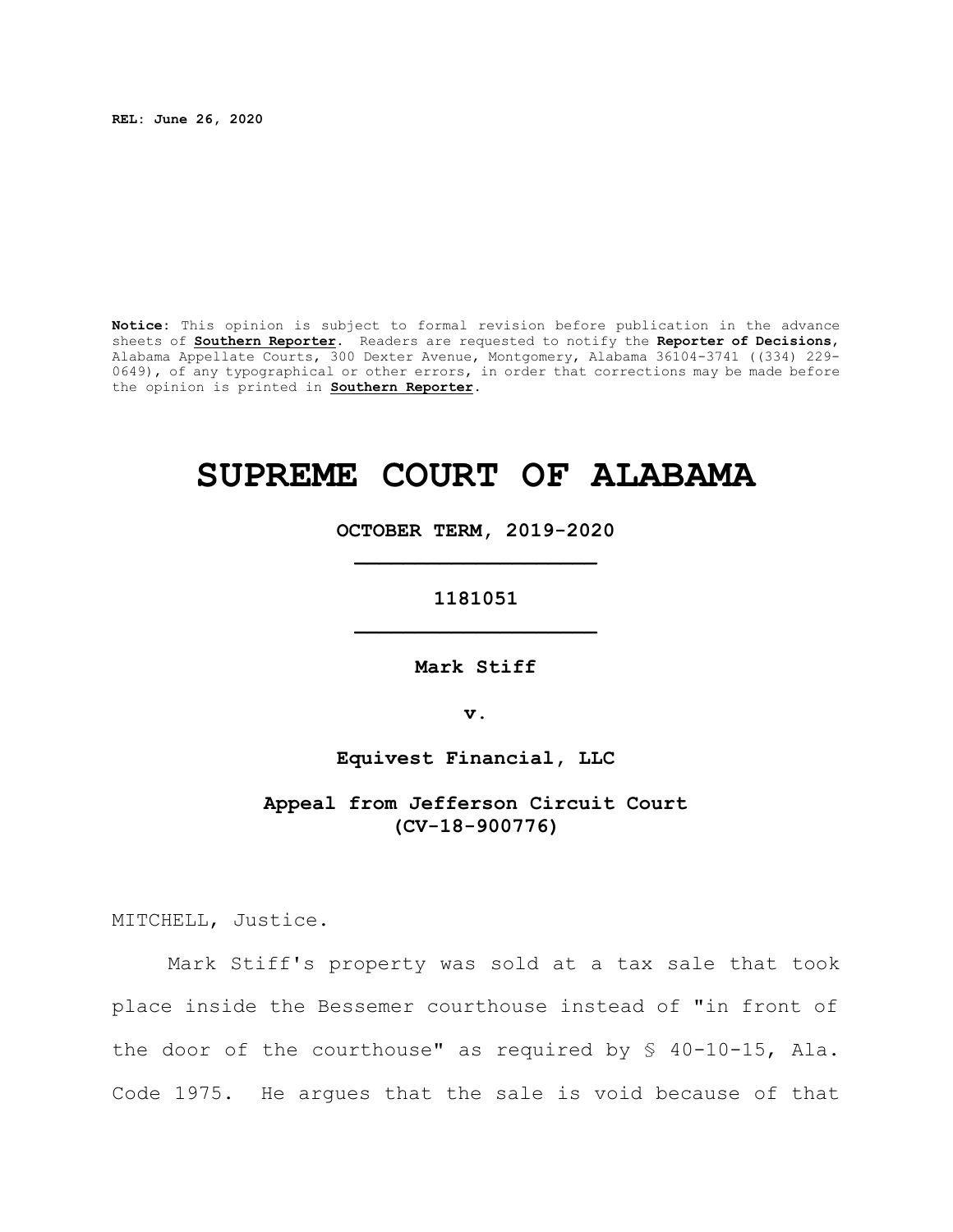irregularity. We agree and therefore reverse the circuit court's judgment refusing to set aside the tax sale.

# Facts and Procedural History

Mark Stiff and his brother, Jim Stiff, fell behind on the property taxes for their mother Doris Stiff's house in Hoover in 2012. At that time, they were caring for Doris around the clock at Mark's house because the family could no longer afford to pay for her treatment at a nursing home. Doris died in January 2013, and her sons inherited her property. They were unable to pay the delinquent taxes.

On May 21, 2013, Equivest Financial, LLC ("Equivest"), purchased Doris's house for delinquent taxes. After the tax sale, Mark and Jim continued to possess the property, which they rented to tenants. Equivest became entitled to a tax deed three years after the sale, as provided in § 40-10-29, Ala. Code 1975. That deed was issued in March 2017.

On February 23, 2018, Equivest sued Mark and Jim, as well as other defendants who were later dismissed, for ejectment and to quiet title to the property. On April 18, 2018, Mark counterclaimed, seeking judicial redemption of the property and a judgment declaring that the tax sale was void. Jim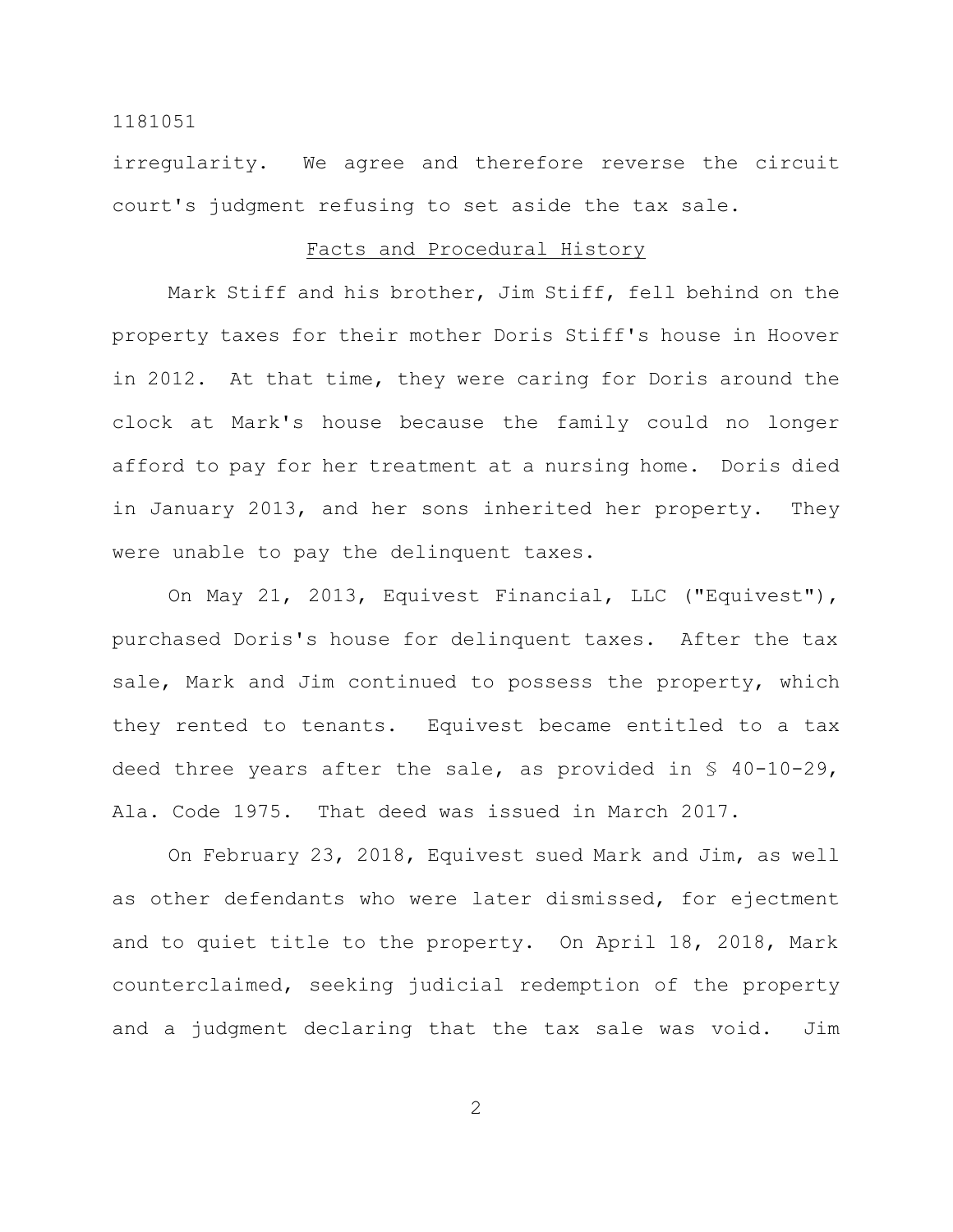filed an answer and a counterclaim seeking the same remedies on August 7, 2018.

The parties proceeded to a two-day bench trial held on June 4 and July 1, 2019. During the trial, Mark's primary strategy was to show that he did not receive from Jefferson County proper notice of the tax delinquency and sale. But in the course of Mark's cross-examination of a witness from the tax collector's office, it was discovered that the tax sale was held in a probate courtroom at the Bessemer courthouse, not in front of the door of the courthouse as required by statute. No evidence was presented contradicting this testimony. At the conclusion of the trial, the trial court directed the parties to submit posttrial briefs. In his posttrial brief, Mark argued that the tax sale was void based on several theories of defective notice and because the sale was not held in front of the door of the courthouse.

On August 13, 2019, the trial court ruled that the tax sale was valid and that Mark and Jim had the right to redeem the property for \$87,419.84. Mark appealed.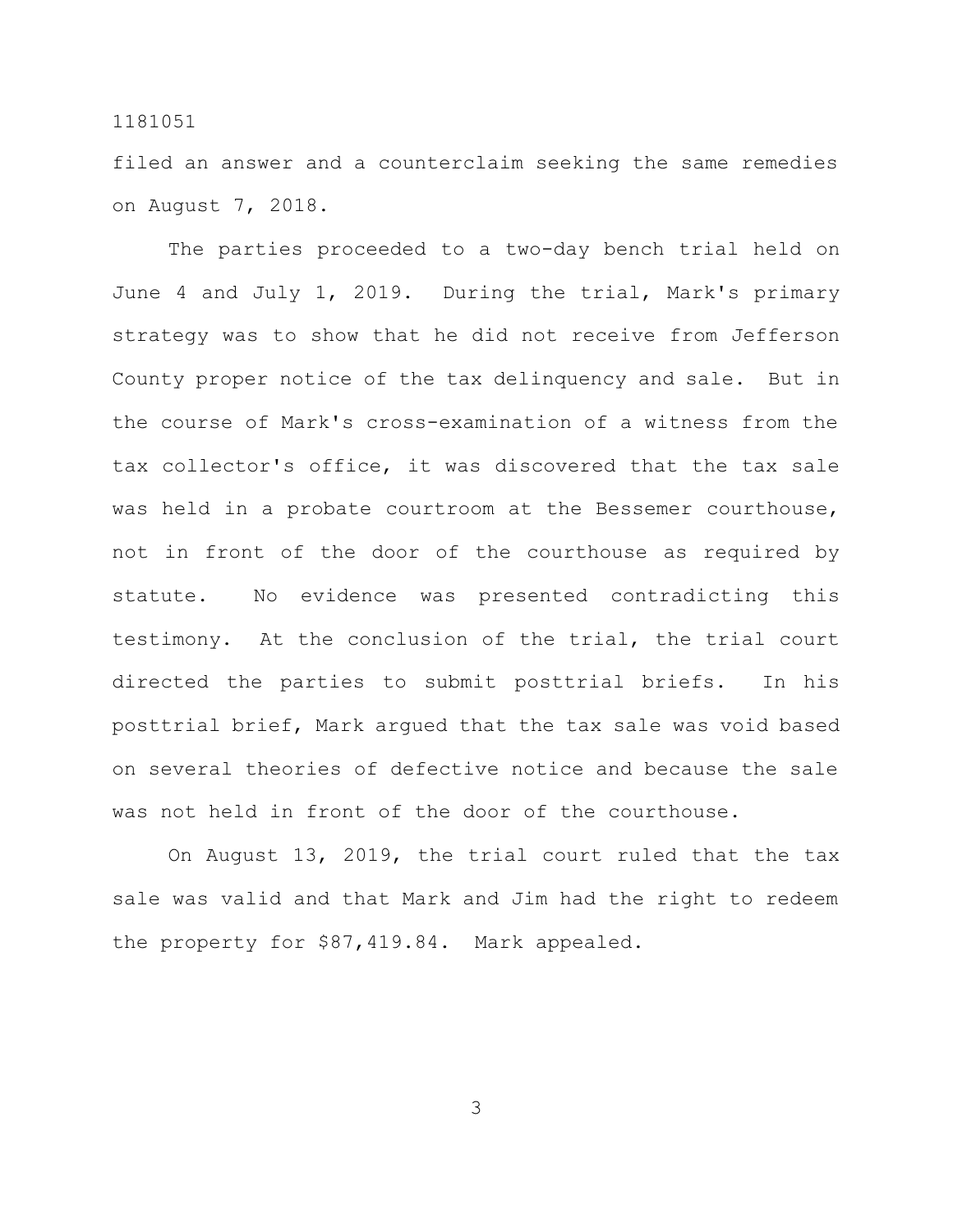## Standard of Review

Mark makes two arguments on appeal. First, he argues that the trial court erred when it failed to enforce the requirement in § 40-10-15 that a tax sale "be made in front of the door of the courthouse." And second, he argues that Equivest failed to prove that he received notice as required by § 40-10-4, Ala. Code 1975.

We review the sale-location issue de novo. The parties agree that the tax sale was held in a probate courtroom at the Bessemer courthouse, not in front of the courthouse door. They disagree about the legal implications of that fact. When an appeal focuses on the application of the law to undisputed facts, we apply a de novo standard of review. Carter v. City of Haleyville, 669 So. 2d 812, 815 (Ala. 1995).

Because we reverse the judgment of the trial court based on its failure to enforce the requirement of § 40-10-15 that the sale be held "in front of the door of the courthouse," we pretermit discussion of Mark's notice-based argument.

## Analysis

Title 40, Chapter 10, Ala. Code 1975 ("the tax-sale statutes"), govern the sale of real property for unpaid taxes.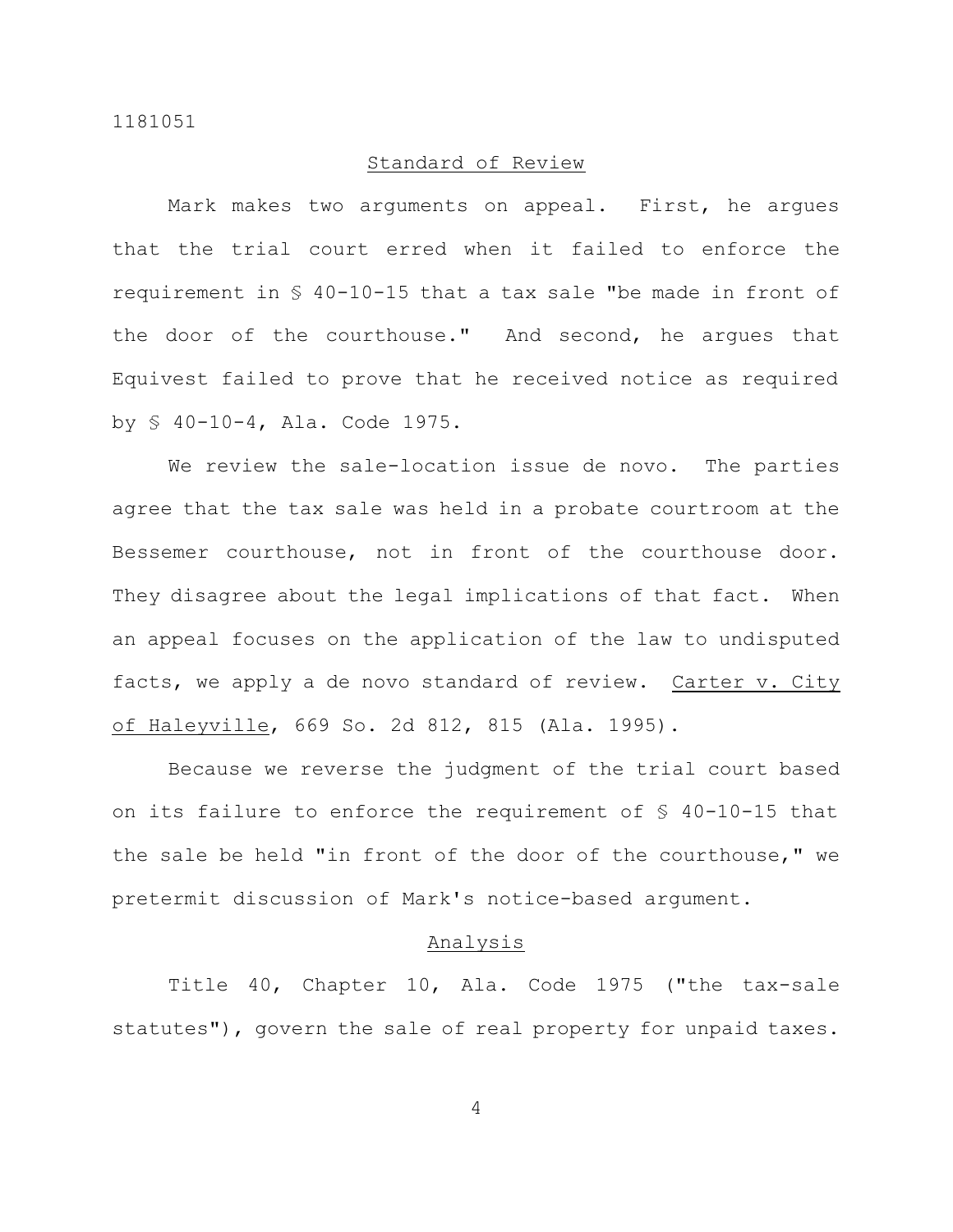A tax sale is void unless there is evidence of compliance with all the requirements of the tax-sale statutes. State ex rel. Gallion v. Graham, 273 Ala. 634, 636–37, 143 So. 2d 810, 812 (1962). At times, this Court has insisted on "strict" compliance with the statutory requirements. See, e.g., Gunter v. Townsend, 202 Ala. 160, 167, 79 So. 644, 651 (1918) ("Tax sales, unless made in strict compliance with such statutory requirements, are held void."). At other times, we have said that "substantial" compliance with the tax-sale statutes is sufficient. See, e.g., Laney v. Proctor, 236 Ala. 318, 319, 182 So. 37, 38 (1938) ("[T]he burden is upon the party claiming under a tax title to show the necessary and substantial compliance with all statutory requirements ...."). Sometimes, we have spoken as if there is no difference between "strict" and "substantial" compliance. See, e.g., Drennen v. White, 191 Ala. 274, 277, 68 So. 41, 42 (1915) ("'In the sale of land for taxes, great strictness is required. To divest an individual of his property against his consent, every substantial requirement of the law must be complied with.'" (quoting Dane v. Glennon, 72 Ala. 160, 163 (1882)). Assuming, but not deciding, that a showing of "substantial" compliance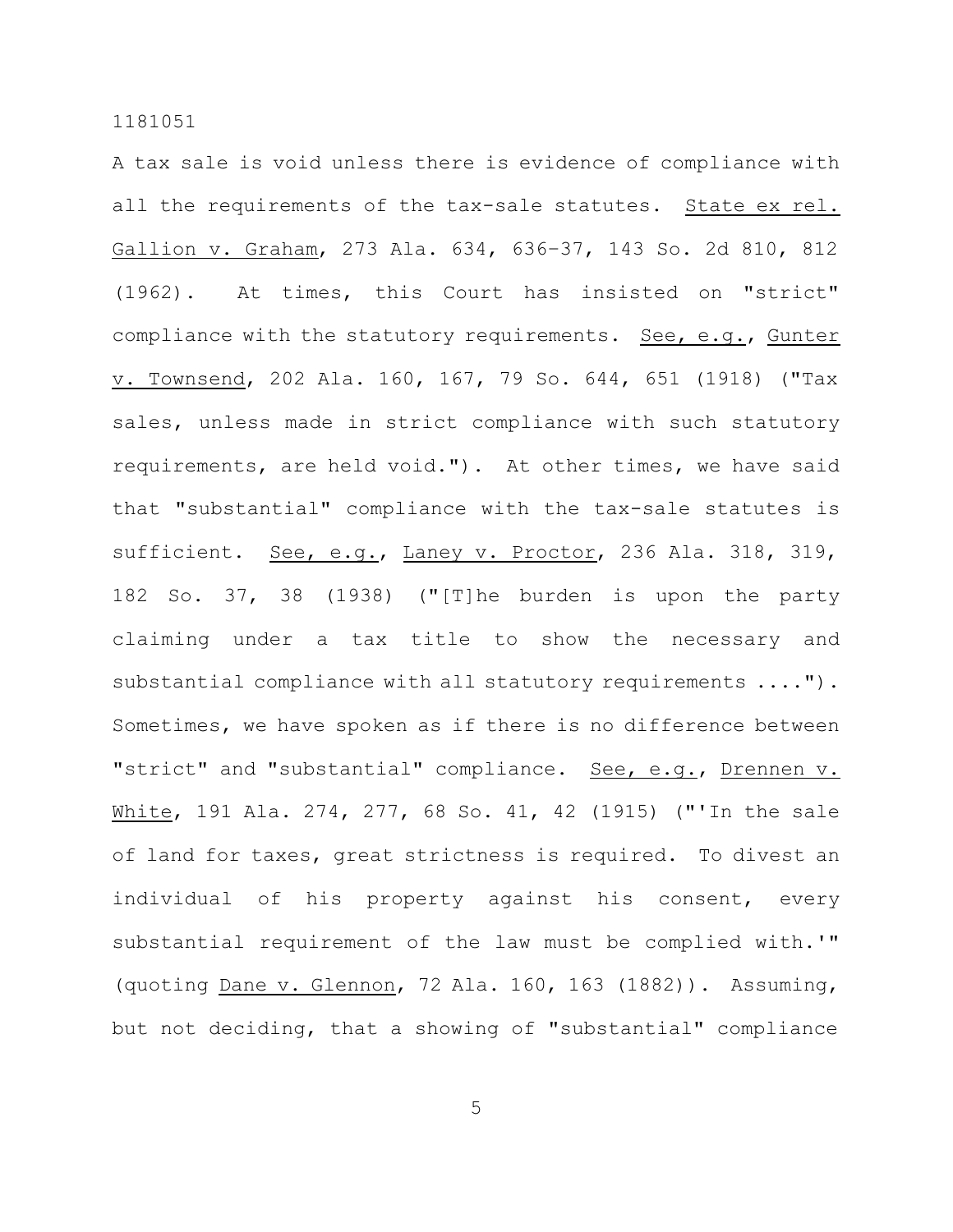with the tax-sale statutes is all that is required to prove a valid tax sale, we conclude the sale here nonetheless falls short.

In determining what constitutes "substantial compliance" with a statute, our intermediate appellate courts have said:

> "'"Substantial compliance" with a statute means actual compliance in respect to the substance essential to every reasonable objective of the statute. ... It means that a court should determine whether the statute has been followed sufficiently so as to carry out the intent for which it was adopted. ...'

"Smith v. State, 364 So. 2d 1, 9 (Ala. Crim. App. 1978)."

C.Z. v. B.G., 278 So. 3d 1273, 1280–81 (Ala. Civ. App. 2018). In another context, this Court has said that "'[s]ubstantial compliance' may be defined as 'actual compliance in respect to substance essential to every reasonable objective,' of a decree giving effect to equitable principles." Pittman v. Pittman, 419 So. 2d 1376, 1379 (Ala. 1982) (quoting Application of Santore, 28 Wash. App. 319, 327, 623 P.2d 702, 707 (1981)). An examination of the text of the tax-sale statutes makes their objectives clear.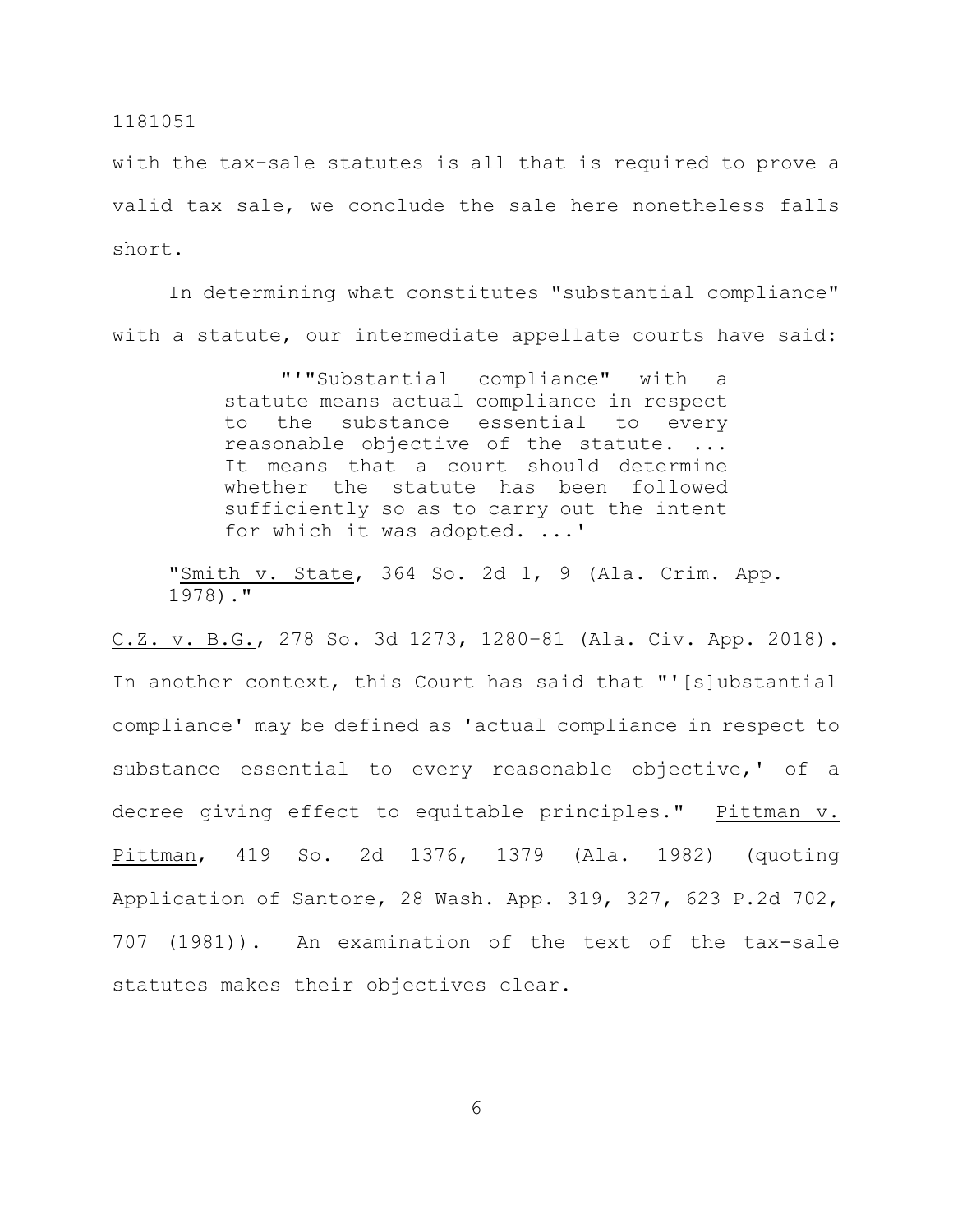The tax-sale statutes include detailed instructions on the manner in which a tax sale must be held:

"Such sales [of land for taxes] shall be made in front of the door of the courthouse of the county at public outcry, to the highest bidder for cash, between the hours of 10:00 A.M. and 4:00 P.M., and shall continue from day to day until all the real estate embraced in the decree has been sold."

§ 40-10-15. Jefferson County ignored one of those requirements -- the location of the tax sale -- with no apparent excuse. Despite that, Equivest argues "that the holding of the tax sale indoors rather than outdoors [in front of] the courthouse substantially complies with the requirements of Section 40-10-15." Equivest's brief at 15. This is essentially an argument that the statute's salelocation requirement is a minor technicality that is not essential to the objectives of the tax-sale statutes. We disagree -- the sale-location requirement plays an important role, and a county may not disregard it for convenience.

The efficient collection of property taxes and the stability of local government revenues depend, in part, on the availability of the tax sale as an enforcement mechanism. For that reason, this Court has observed that "the purchasing of tax-sale property is, in itself, a laudable practice, one to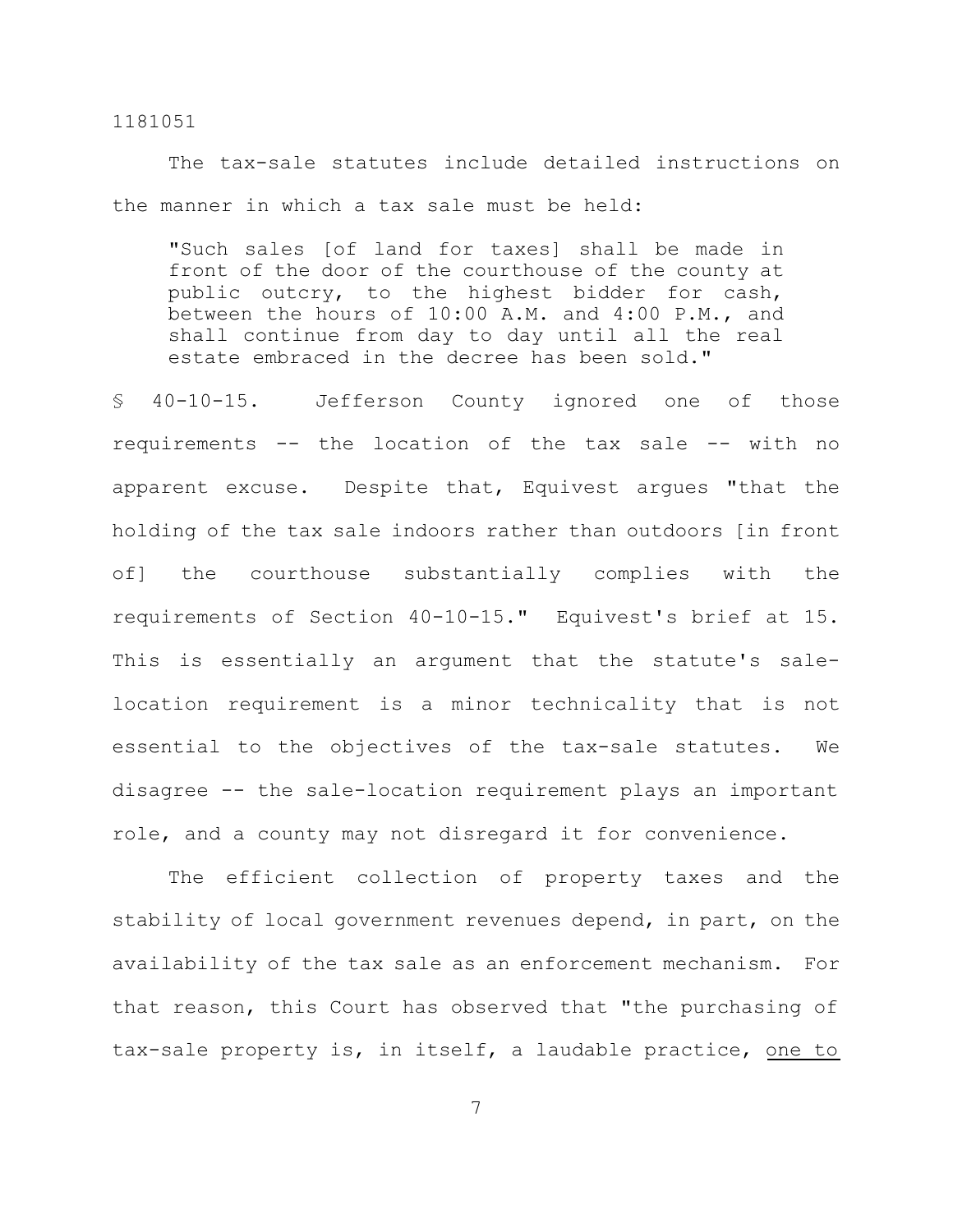be encouraged, rather than discouraged." Ross v. Rosen-Rager, 67 So. 3d 29, 44 (Ala. 2010). But we also know that a tax sale can be the result of a personal tragedy. That is the case here. The Stiff family fell behind on their property taxes while Mark and Jim were personally caring for their ailing mother, and the tax sale took place shortly after her death. When Mark was put on the witness stand and asked why he thought the tax sale was void, he responded: "I just don't think it's fair. ... I just don't think it's right to take advantage of people when they are in their worst situation."

The tax-sale statutes attempt to balance the public necessity of tax collection with the moral imperative that the State treat people like Mark fairly. The tax-sale statutes also reflect the pragmatic consideration that tax sales can be a reliable method of tax collection only if the public views the practice as just. The most obvious way that the tax-sale statutes ensure that tax sales are fair is by providing multiple layers of protection to delinquent taxpayers. Among other protections, the tax-sale statutes require: specific forms of notice at several points, §§ 40-10-4, -5, and -12, Ala. Code 1975; a mechanism by which clouded title can be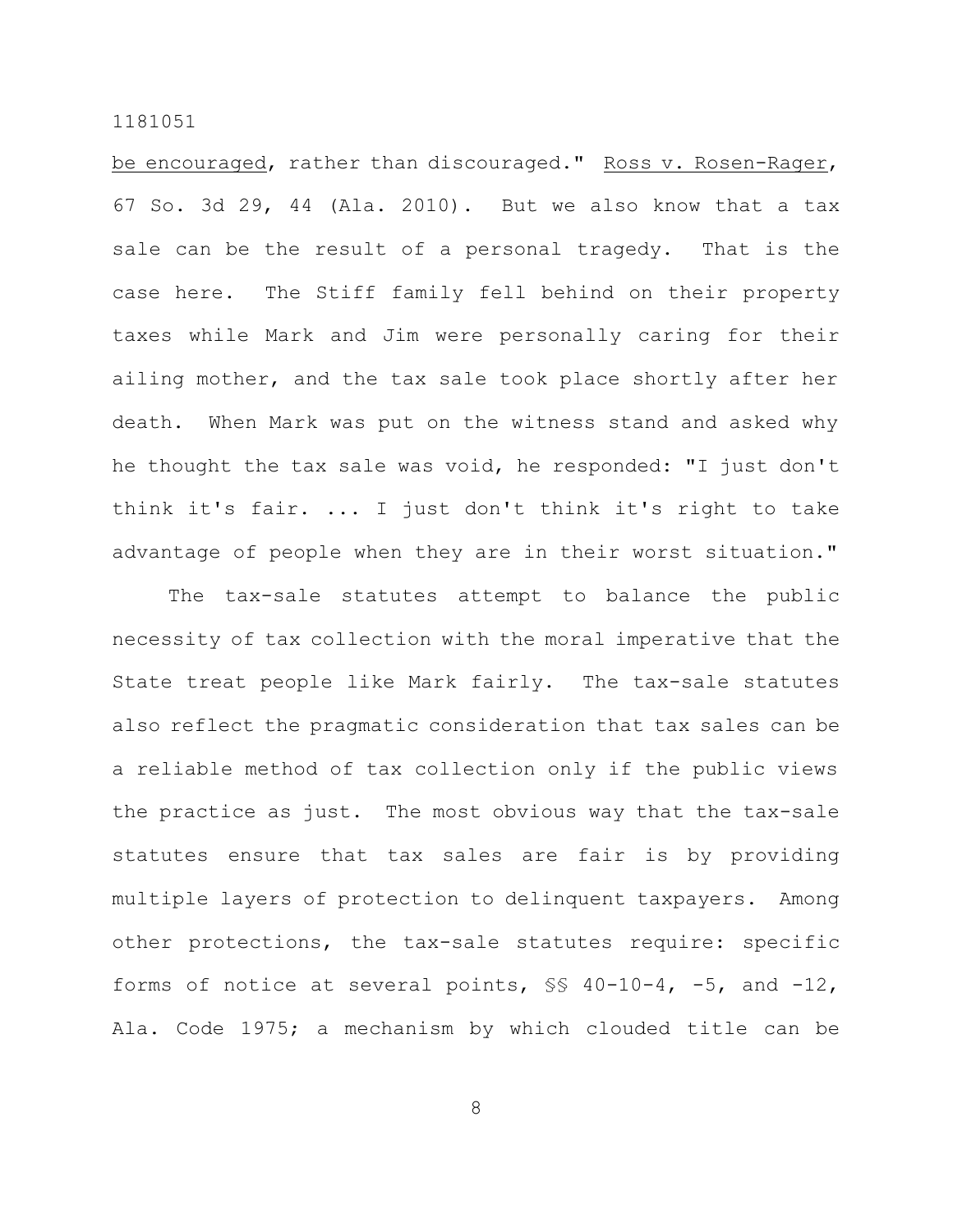restored following an erroneous sale, § 40-10-31, Ala. Code 1975; and the opportunity for redemption of land sold for unpaid taxes, § 40-10-120 et seq., Ala. Code 1975. The taxsale statutes also protect the rights of tax-sale purchasers, giving them some security in the event a tax sale is eventually declared void. § 40-10-76, Ala. Code 1975. In addition, the tax-sale statutes protect the public interest through several provisions designed to promote transparency and good government. Among these are the prohibition on county officers having an interest in a tax sale, § 40-10-24, Ala. Code 1975, and the requirement that a tax sale be held in front of the courthouse in full view of the public, § 40-10- 15.

The facts of this case show why a practice of holding a tax sale somewhere more private than in front of the door of the courthouse could create an appearance of unfairness and undermine public acceptance of tax sales as a just way to enforce the law. Equivest's witnesses at trial testified that Equivest is a subsidiary of a Michigan-based bank, that it purchases around 30 tax-sale properties each year in the Bessemer Division of Jefferson County alone, and that the tax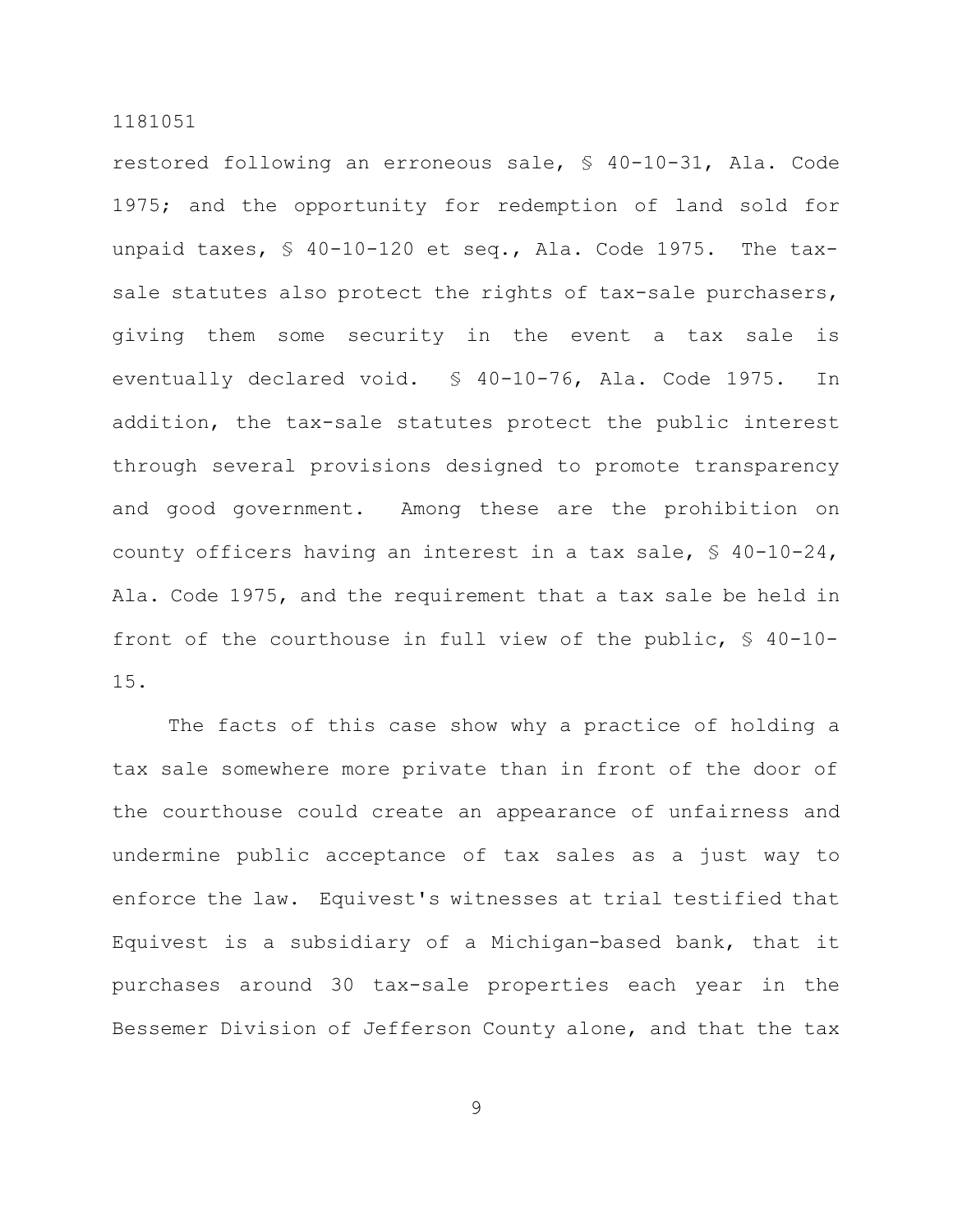collector's office in Bessemer has a practice of maintaining a file of tax certificates for "major investors" like Equivest rather than physically issuing them. There is nothing inherently wrong with any of this. But holding a tax sale in full view of the public makes it clear that tax sales are made to further the public good, not just for the benefit of repeat players who know their way around the courthouse.

Mark does not claim that he was prejudiced by the county's failure to hold the tax sale at the location prescribed by § 40-10-15. But that is beside the point. Among the legislature's objectives in enacting the tax-sale statutes was to create a system that is fundamentally fair and perceived by the public as such, despite the unpleasantness that comes with the practice. Setting a fixed and public location for all such sales is essential to that objective – the location requirement is thus more than an inconvenient technicality. Ignoring the sale-location requirement is injurious to the public, and a sale made with no attention to that requirement is not made in substantial compliance with  $$40-10-15.$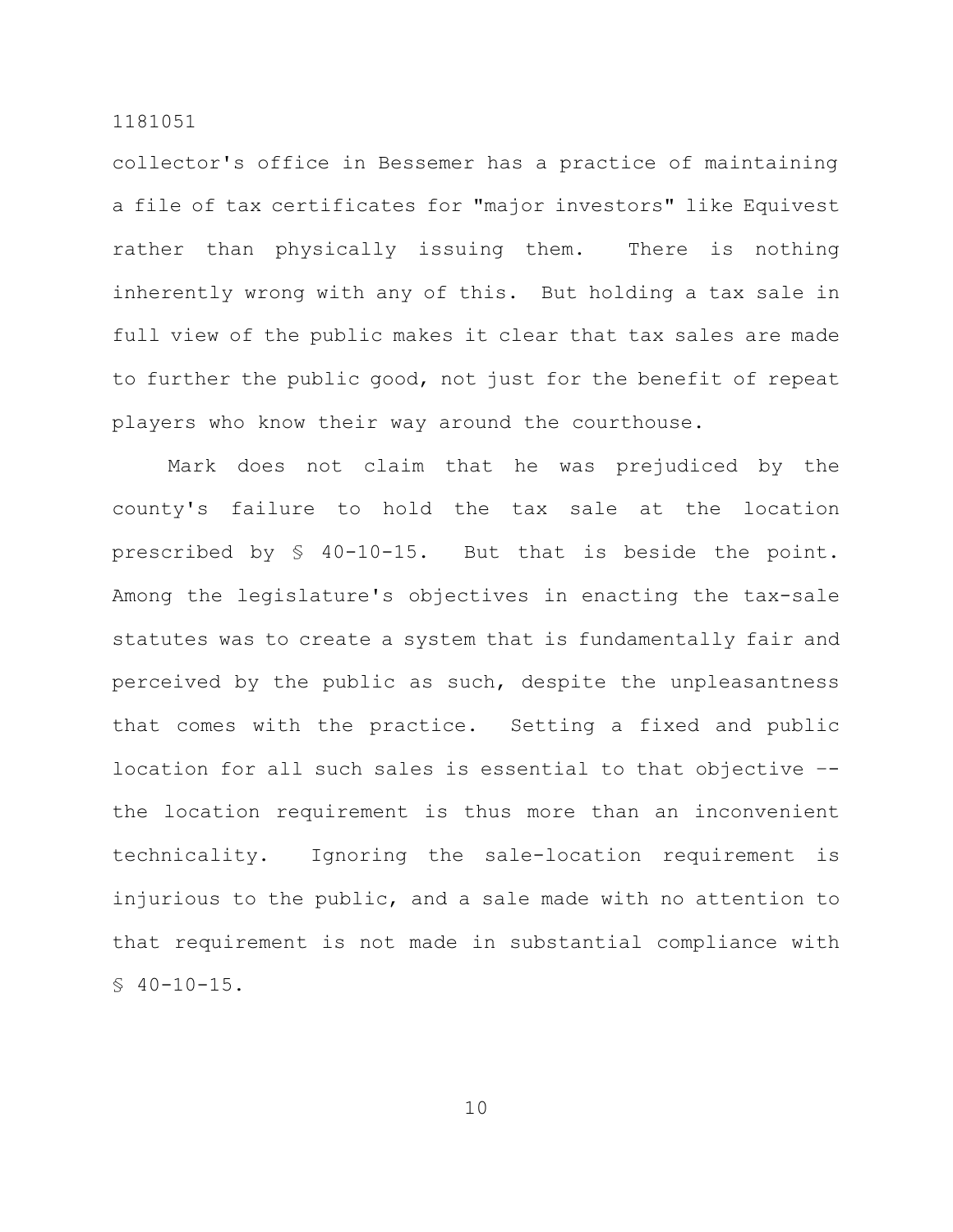We recognize that today's decision may cast doubt on other tax sales made in Jefferson County and around the state. But the legislature anticipated that tax sales would occasionally be voided, and it provides a remedy for parties like Equivest. See § 40-10-76, as it read before the amendment effective January 1, 2020 ("If, in any action brought by the purchaser ... to recover the possession of lands sold for taxes, a recovery is defeated on the ground that such sale was invalid for any reason other than that the taxes were not due, the court shall ... ascertain the amount of taxes for which the lands were liable at the time of the sale ... and the amount of such taxes on the lands, if any, as the plaintiff ... has, since such sale, lawfully paid ..., the interest on both amounts to be computed at the rate of 12 percent per annum ...; and the court shall thereupon render judgment against the defendant in favor of the plaintiff for the amount ascertained and the costs of the action, which judgment shall constitute a lien on the lands sued for, and payment thereof may be enforced as in other cases."). We will not provide a different remedy by writing the sale-location requirement out of § 40-10-15 under the doctrine of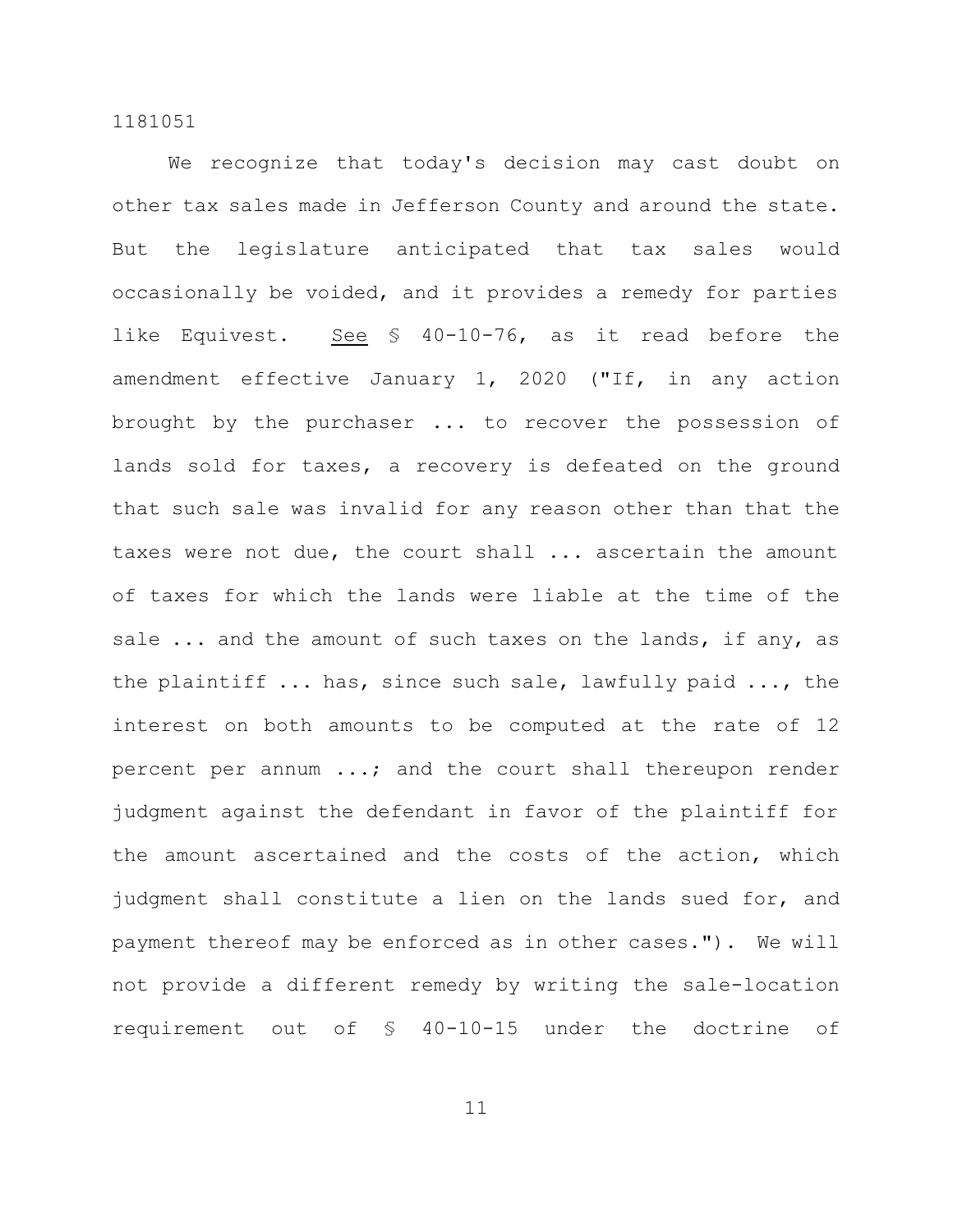"substantial compliance." The proper remedy for tax-sale purchasers injured by a county's failure to follow the law is the remedy provided by the legislature.

# Conclusion

The tax-sale statutes include a clear list of procedures designed to protect the rights of property owners and the public. The requirement that a tax sale be held in a uniform public location encourages fairness and transparency, and it supports the legitimacy of the tax-sale system as a whole. If the "in front of the door of the courthouse" requirement is no longer important to Alabamians, it is up to the legislature (not the courts) to remove it.

Jefferson County ignored a clear statutory requirement when it sold Mark and Jim's property to Equivest. The sale was not made in substantial compliance with § 40-10-15, and it is therefore void. We reverse the judgment and remand the cause for further proceedings, including consideration of Equivest's alternative claim for relief under § 40-10-76, Ala.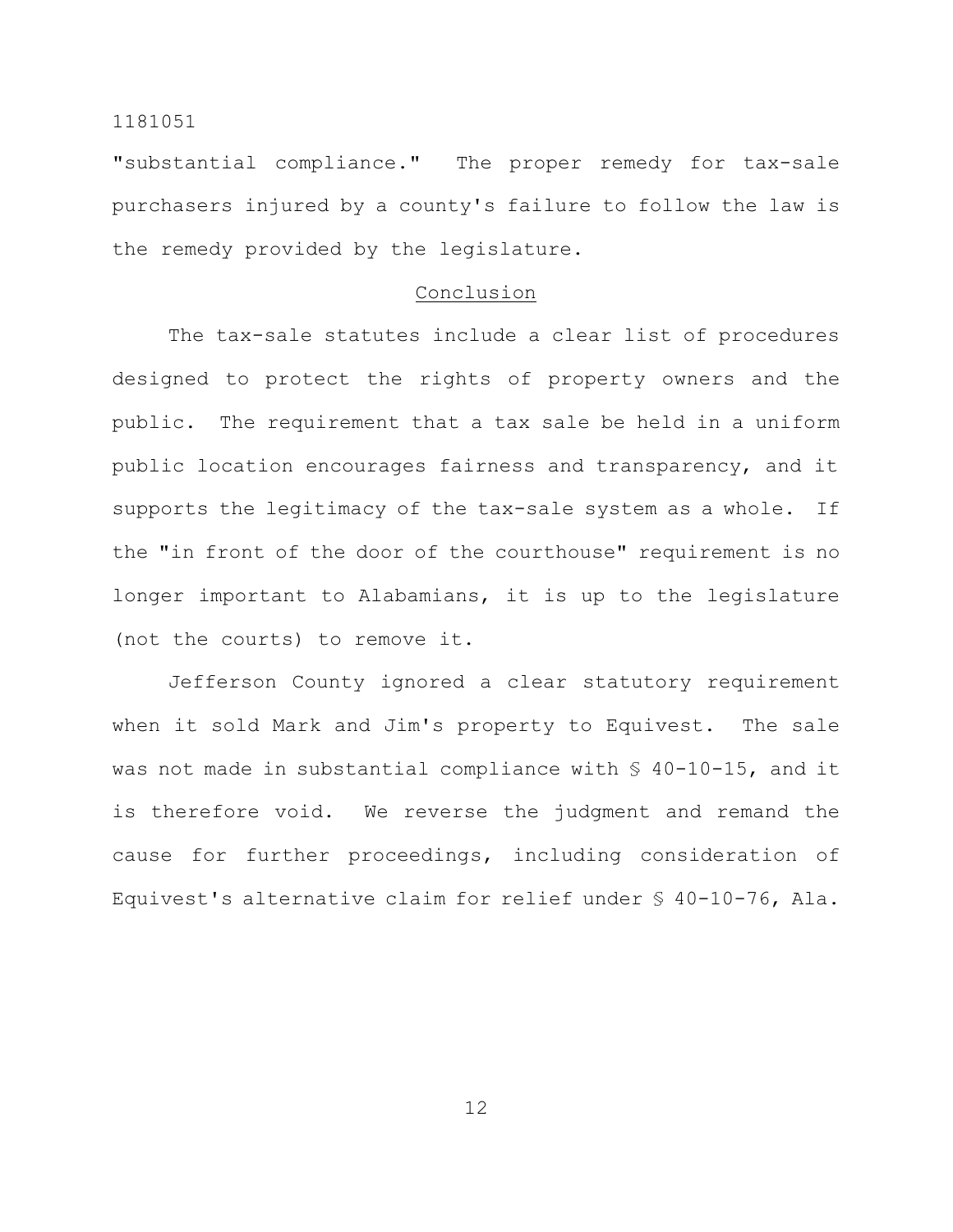Code 1975, as that statute read before the amendment effective January 1, 2020.

REVERSED AND REMANDED.

Parker, C.J., and Bolin and Stewart, JJ., concur Sellers, J., concurs in the result. Shaw, Wise, Bryan, and Mendheim, JJ., dissent.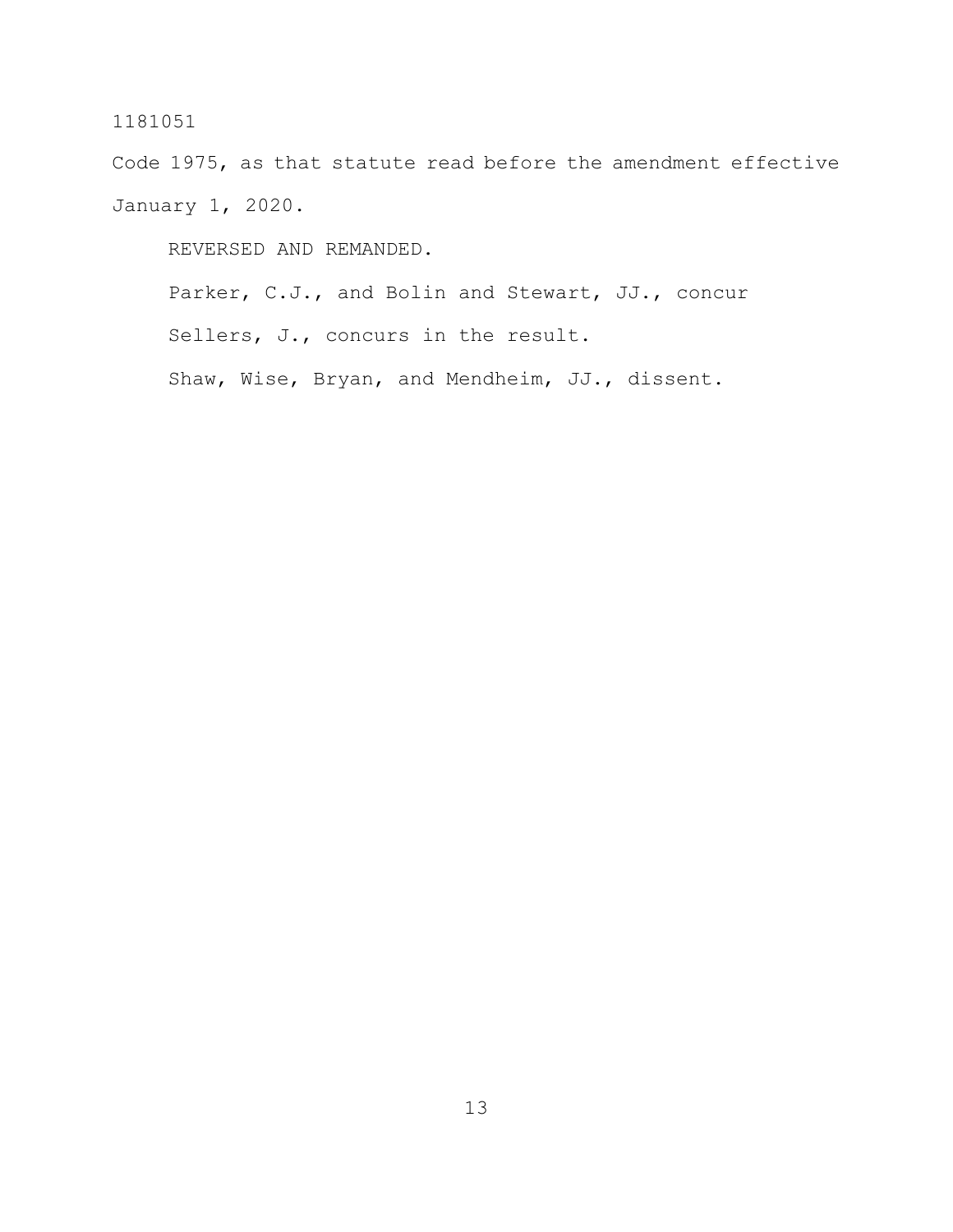BRYAN, Justice (dissenting).

The main opinion concludes that the tax sale of property owned by Mark Stiff and Jim Stiff did not substantially comply with the requirements of § 40-10-15, Ala. Code 1975. But not even Mark Stiff makes that argument. Mark actually argues that "strict compliance" with the statute is required, that that requirement was not met here, and "that substantial compliance with the statute is not sufficient." Mark's brief at 13. Of course, "[i]t is not the function of this Court to create arguments for an appellant." Certain Underwriters at Lloyd's, London v. Southern Nat. Gas Co., 142 So. 3d 436, 464 (Ala. 2013). Regardless, considering this case using the framework presented by the main opinion and given the facts before us, I must conclude that there was substantial compliance with the statute.

Section 40-10-15 provides, in pertinent part, that a tax sale

"shall be made in front of the door of the courthouse of the county at public outcry, to the highest bidder for cash, between the hours of 10:00 A.M. and 4:00 P.M., and shall continue from day to day until all the real estate embraced in the decree has been sold. The judge of probate must attend such sales and make a record thereof in a book to be kept by him in his office for that purpose ...."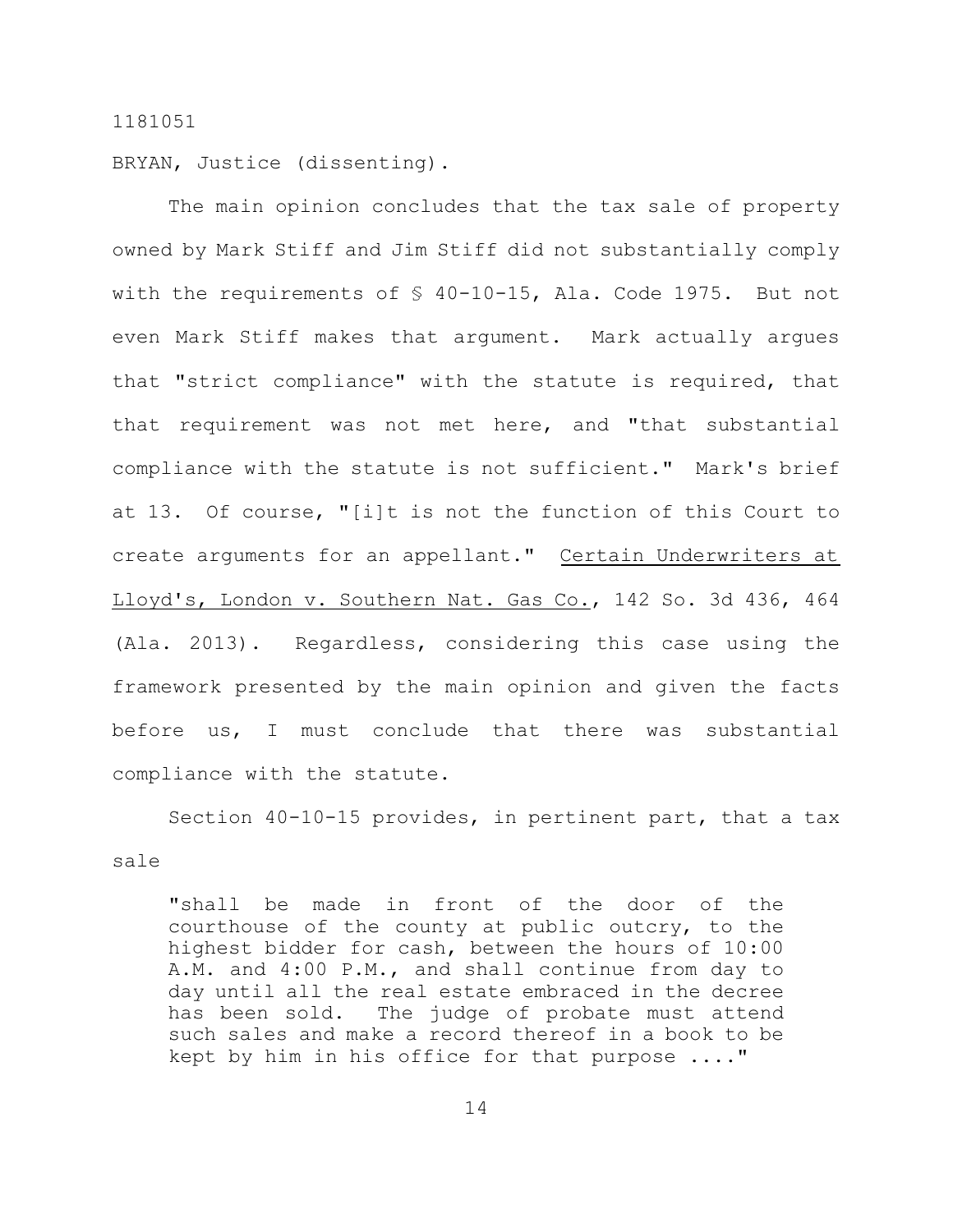As the main opinion notes, this Court has sometimes stated the need for "strict compliance" with the statutory requirements of the tax-sale process. See, e.g., Gunter v. Townsend, 202 Ala. 160, 167, 79 So. 644, 651 (1918) (stating that "strict compliance" is required). At other times, the Court has used language suggesting that substantial compliance may suffice, while at the same time using language suggesting the need for strict compliance. See, e.g., Laney v. Proctor, 236 Ala. 318, 319, 182 So. 37, 38 (1938) (stating the need "to show the necessary and substantial compliance with all statutory requirements," while also stating that "courts are enjoined to give a strict construction to such proceedings"); and Drennen v. White, 191 Ala. 274, 277, 68 So. 41, 42 (1915) ("'In the sale of land for taxes, great strictness is required. To divest an individual of his property against his consent, every substantial requirement of the law must be complied with.'" (quoting Dane v. Glennon, 72 Ala. 160, 163 (1882))). Assuming, without deciding (as the main opinion also does), that substantial compliance with the statute is the standard, that standard was met here.

"'Substantial compliance' may be defined as 'actual compliance in respect to substance essential to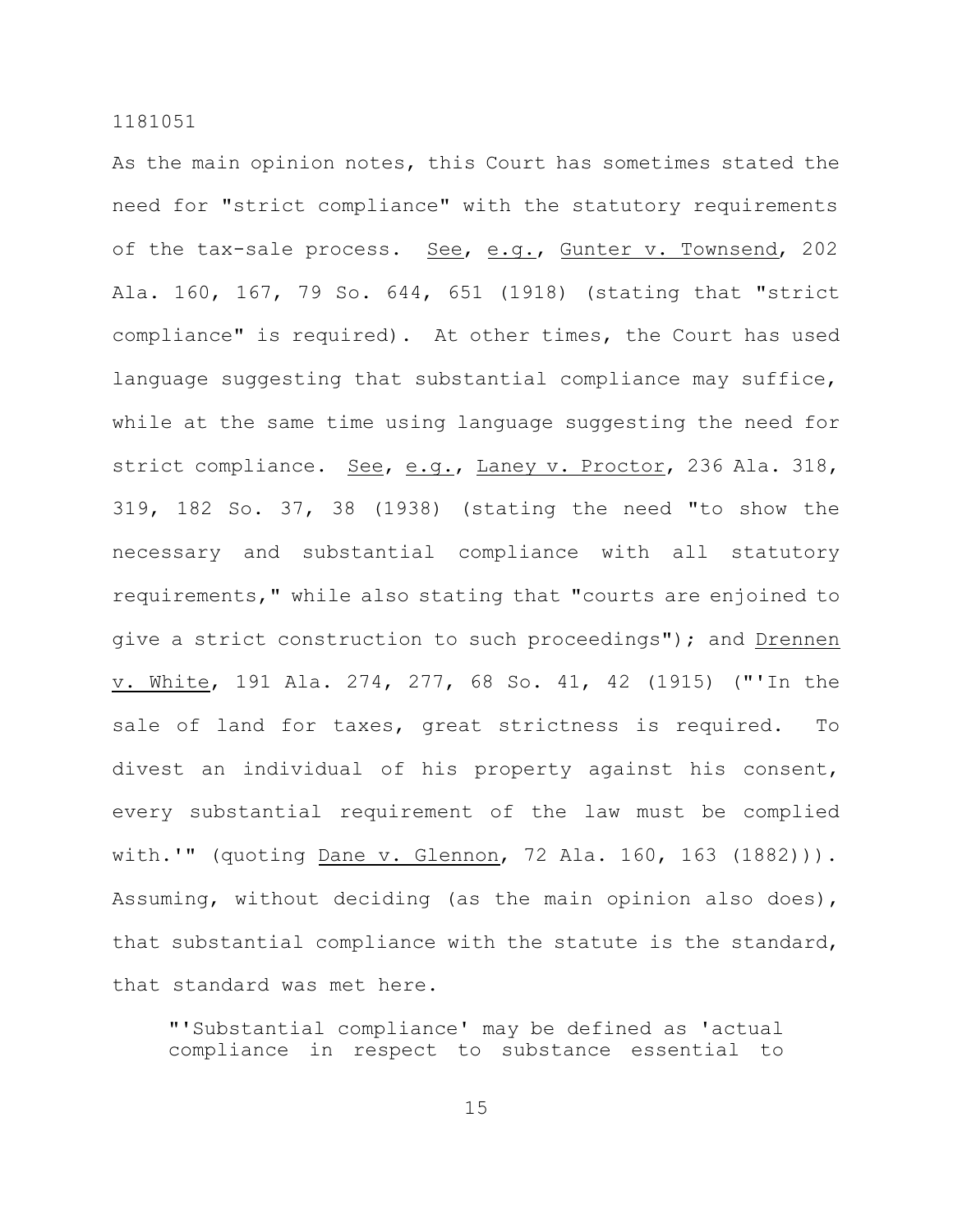every reasonable objective,' of a decree giving effect to equitable principles –– equity –– in the true meaning of that word. Application of Santore, 28 Wash. App. 319, 623 P.2d 702 (1981). Substantial compliance means compliance which substantially, essentially, in the main, for the most part, satisfies the means of accomplishing the objectives sought to be effected by the decree and at the same time does complete equity. ... What constitutes substantial compliance is a matter dependent upon the particular facts of each case ...."

Pittman v. Pittman, 419 So. 2d 1376, 1379 (Ala. 1982).

The statutory requirements to obtain a valid tax deed are extensive. The basic steps of the process are:

"(1) a valid assessment of the land; (2) a report from the tax collector to the probate court stating the inability to collect the assessed taxes; (3) notice to the taxpayer of delinquent taxes; (4) decree of sale from the county's probate judge; (5) execution of the decree of sale; and (6) the issuance of a tax deed."

Gary E. Sullivan, Alabama Tax Certificate Investors Beware: Negotiating Through the Labyrinth of, and Important Limitations to Recovering Money in, the Redemption Process, 73 Ala. Law. 416, 418 (Nov. 2012) (footnotes omitted). In this entire lengthy process, evidently the only irregularity here is the fact that the tax sale was held inside the courthouse, in the courtroom of the probate court, instead of in front of the door of the courthouse, as required by  $\S$  40-10-15. As the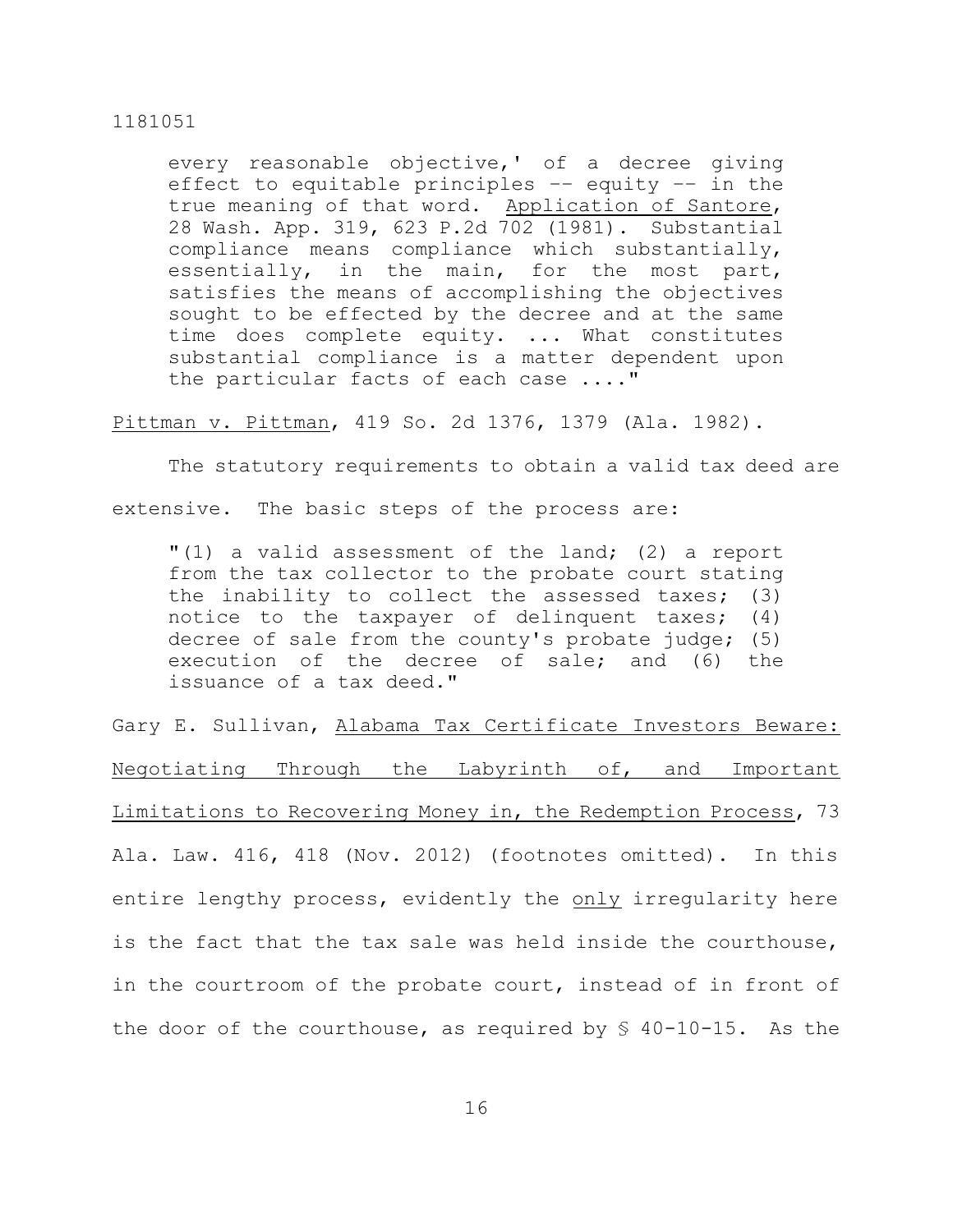main opinion correctly states, requiring tax sales to be held in a fixed and public place serves the objectives of promoting transparency, fairness, and public perception that the process is fair. However, I cannot conclude that those objectives were not met in this case by having the tax sale in the courtroom of the probate court. There is no indication in the record that the courtroom was not open to the public or that it was not a sufficiently public place to hold the sale. Of course, "courtrooms are generally open to the public." Allen v. Commonwealth, 286 S.W.3d 221, 230 (Ky. 2009). The record does not indicate that there was insufficient public notice that the sale was to be held in the courtroom. Of course, "[t]he burden is on the appellant to present a record containing sufficient evidence to warrant a reversal," Seidler v. Phillips, 496 So. 2d 714, 716 (Ala. 1986), and "[i]t is the duty of ... the appellant[] to demonstrate an error on the part of the trial court." G.E.A. v. D.B.A., 920 So. 2d 1110, 1114 (Ala. Civ. App. 2005). The mere fact that the sale was held inside the courthouse instead of in front of the door of the courthouse is simply not significant enough to establish a lack of substantial compliance with § 40-10-15.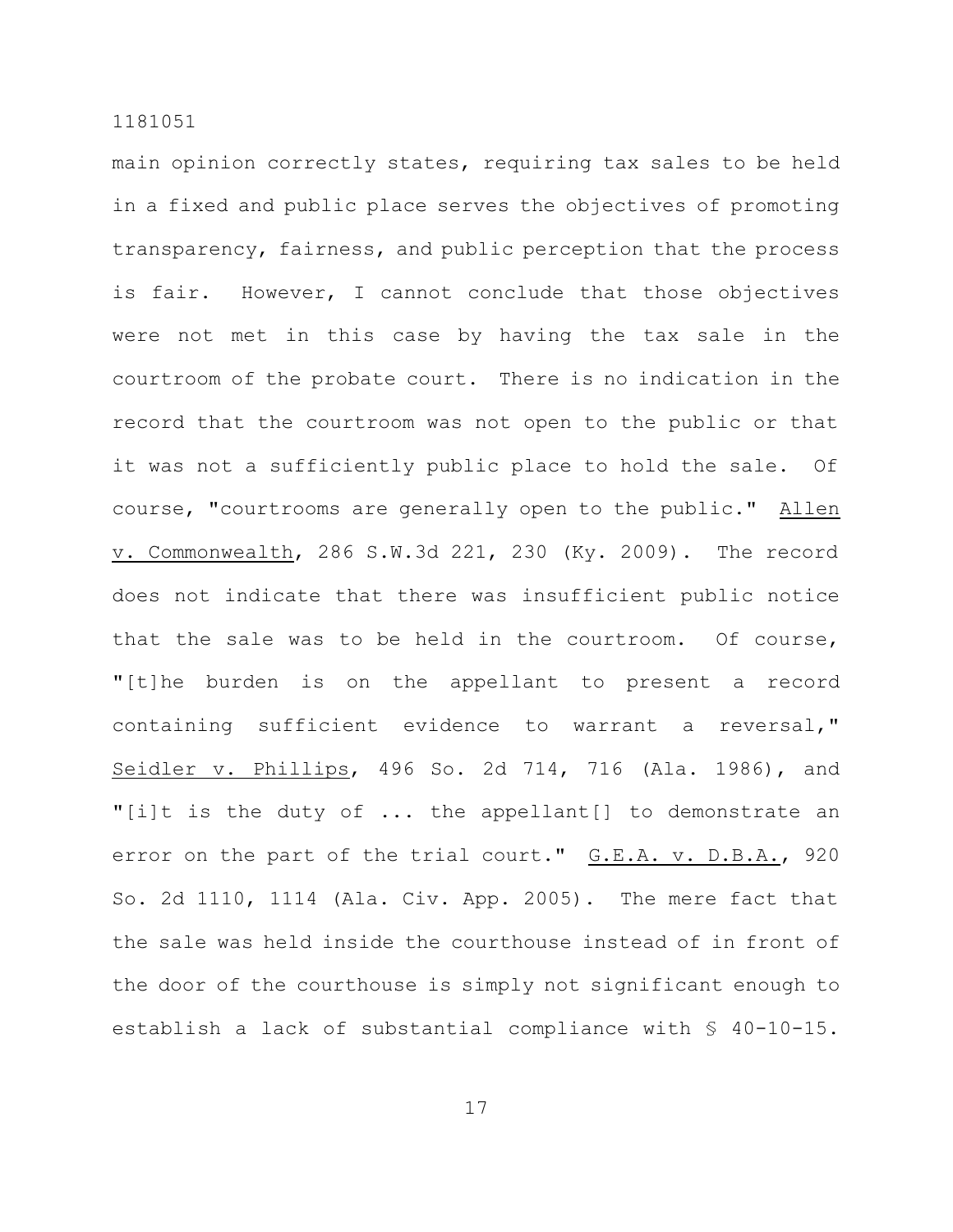That is, there is no indication that the essential objectives of the statute were not accomplished here.<sup>1</sup>

Mark acknowledges that he has not found a decision that "directly addresses the specific facts of this case." Mark's brief at 13. Among the decisions of this Court that Mark cites, none of them has set aside a tax sale because of a defect like the one here. Rather, Mark cites decisions of this Court that have set aside a tax sale for errors that are plainly substantial. Among those errors are failure to give notice to the property's owner, State ex rel. Gallion v. Graham, 273 Ala. 634, 143 So. 2d 810 (1962), and Almon v. Champion Int'l Corp., 349 So. 2d 15 (Ala. 1977); the absence of the tax collector's report to the probate court stating the inability to collect the assessed taxes, Landrum v. Davidson, 252 Ala. 125, 39 So. 2d 662 (1949); both the absence of

<sup>&</sup>lt;sup>1</sup>Certainly, there is a risk in reading the sale-location requirement in the statute too literally. What if the tax sale were held under a large oak tree on courthouse grounds near the courthouse door but not actually "in front of the door"? I do not see how holding such a sale would undermine the objectives of the statute. See, e.g., Trumbull v. Jefferson Cty., 62 Wash. 503, 504, 114 P. 186, 187 (1911) (declining to set aside a tax sale that was required to be held "at the front door of the courthouse" when the sale was made from a stair landing 25 or 30 feet inside the courthouse door).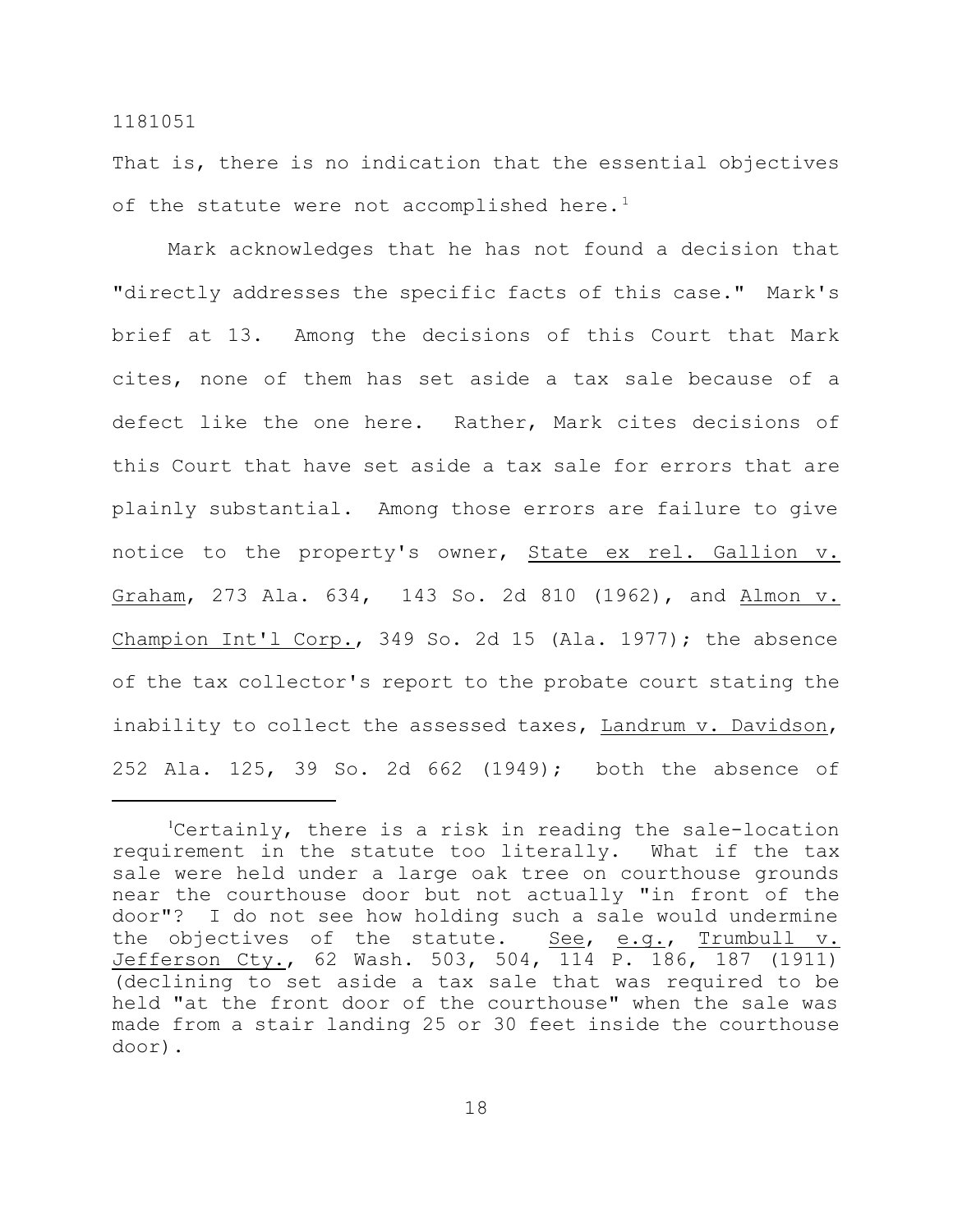proper notice and the tax collector's report, Messer v. Birmingham, 243 Ala. 520, 10 So. 2d 760 (1942); and the holding of a tax sale after the taxes had actually been paid, Laney, supra. Like Mark, I have found no case in which this Court has voided a tax sale solely for the type of irregularity found in this case. In taking that step today, this Court breaks new ground.

Because I conclude that the tax sale was substantially compliant with the statutory requirements, I would affirm the trial court's judgment determining that the tax sale was valid. Alternatively, assuming that there was not substantial compliance with the statute, I disagree with the main opinion's conclusion that the tax sale is void; I would conclude that the noncompliance here would render the tax sale voidable rather than void. It is true that this Court has held in several cases that a tax sale is void if the statutory requirements are not met. However, as discussed above, those cases demonstrate significant noncompliance, such as failure to give required notice to the property's owner, e.g., Gallion, Almon, and Messer, supra. The noncompliance here (assuming there was "noncompliance") does not rise to that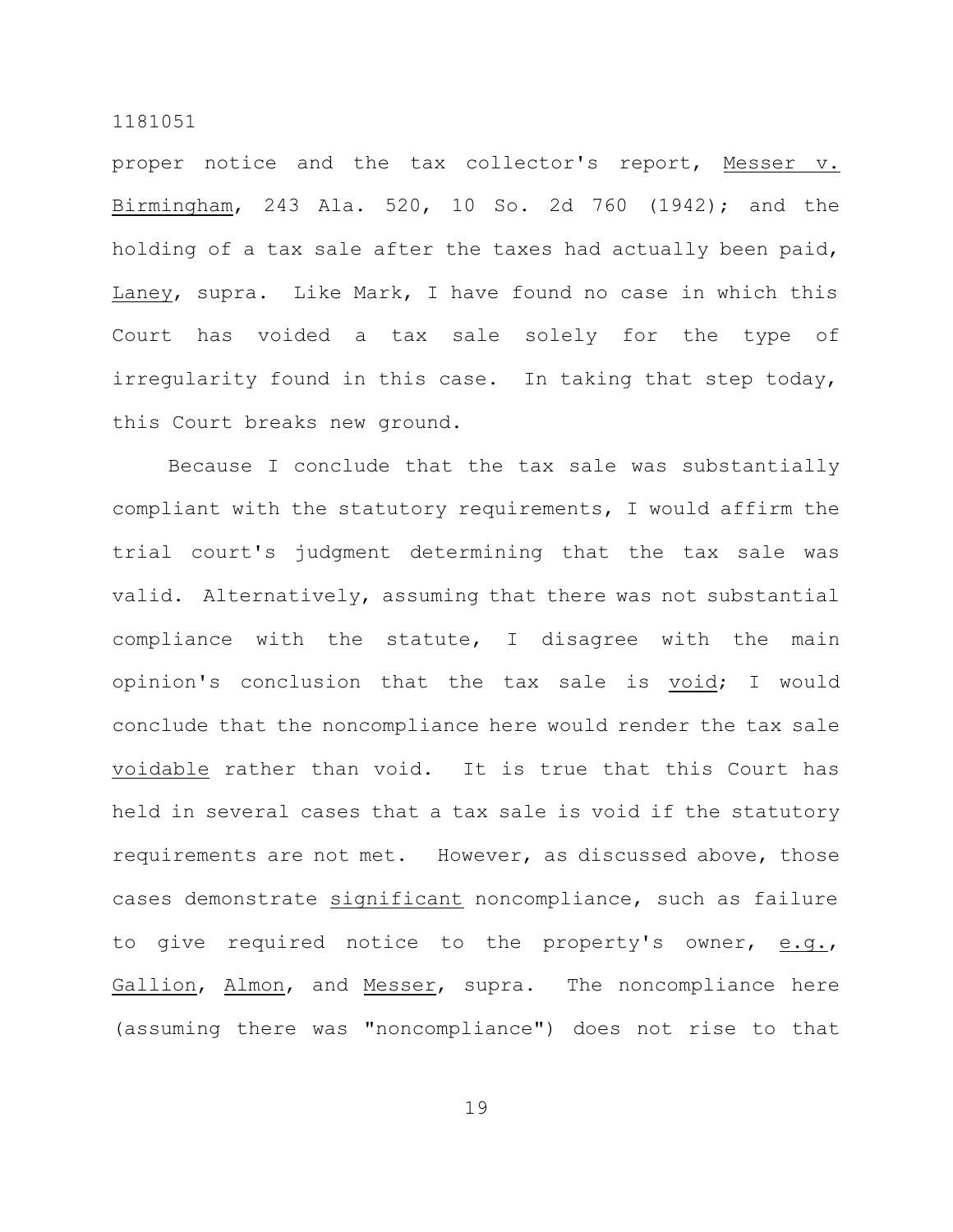level; thus, I would conclude that the tax sale here is only voidable.

On this issue, I draw an analogy to cases involving the foreclosure process in Alabama. Our Court of Civil Appeals has explained the distinction between void and voidable acts in that context:

"In a direct attack on a foreclosure -- that is, an action seeking declaratory and injunctive relief to halt the foreclosure sale before it occurs, see, e.g., Ferguson v. Commercial Bank, 578 So. 2d 1234 (Ala. 1991); Bank of Red Bay v. King, 482 So. 2d 274 (Ala. 1985); and Woods v. SunTrust Bank, 81 So. 3d 357 (Ala. Civ. App. 2011), or an action to set aside the sale after it has occurred, see, e.g., Beal Bank, SSB v. Schilleci, 896 So. 2d 395 (Ala. 2004); Kelly v. Carmichael, 217 Ala. 534, 536, 117 So. 67, 69 (1928); and Browning v. Palmer, 4 So. 3d 524 (Ala. Civ. App. 2008) -- any circumstance in the foreclosure process that would render the foreclosure sale void or voidable may be asserted. In a proceeding involving a collateral attack on a foreclosure, however, only those circumstances that would render the foreclosure sale void may be raised as an affirmative defense.

"'[T]he true distinction between void and voidable acts, orders, and judgments, is, that the former can always be assailed in any proceeding, and the latter, only in a direct proceeding.' Alexander v. Nelson, 42 Ala. 462, 469 (1868). See, e.g., Carlton v. Owens, 443 So. 2d 1227, 1231 (Ala. 1983) (stating that '[t]he only remedy available to a defendant subject to a voidable judgment is a direct appeal from that judgment; a collateral attack is not allowed'); City of Dothan v. Dale Cnty. Comm'n, 295 Ala. 131, 324 So. 2d 772 (1975) (holding that,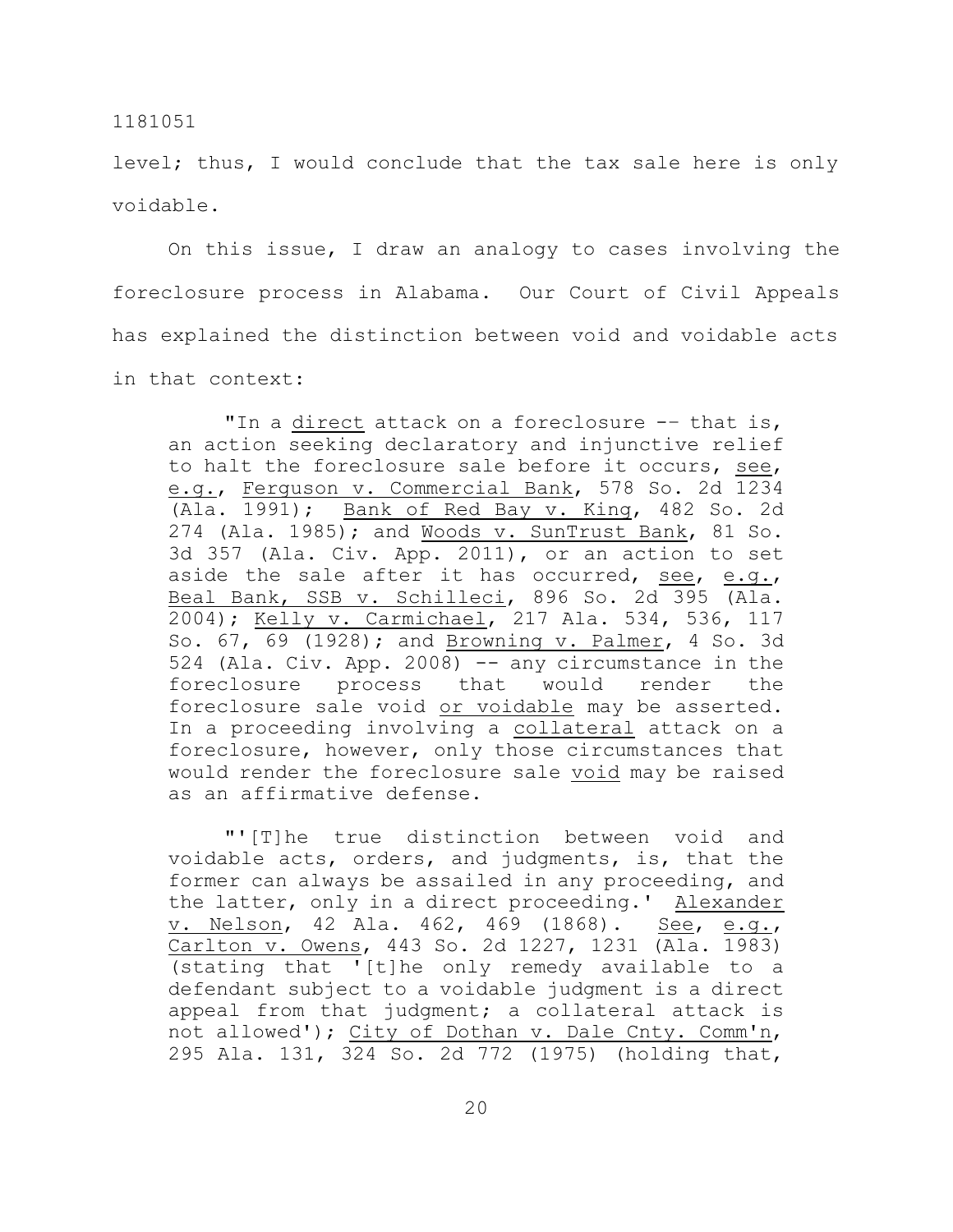because city's annexation of county land was, at most, voidable, opponents could not attack the annexation in a collateral proceeding); 23 Am. Jur. 2d Deeds § 162 (2002) (stating that '[a] voidable deed must be attacked, if at all, directly, but a deed that is void may be collaterally attacked by anyone whose interest is adversely affected by it' (footnote omitted)).

"One commentator has identified three types of flaws in the foreclosure process: those that will render the foreclosure sale void; those that will render the sale merely voidable; and those that are insignificant.

"'[W]hen the power [of sale in a mortgage] is exercised in violation of the laws or of the security instrument terms, questions arise as to whether compliance with the laws or instrument provisions is prerequisite for the exercise of the power so that the purported sale is utterly void, or whether the violation is merely sufficiently egregious as to produce a voidable sale, or whether it is so insignificant as to have no impact on the sale.'

<sup>&</sup>quot;'Courts frequently speak of flaws in [nonjudicial-foreclosure] sales so serious that they produce a void sale. ... What the courts mean in denominating a sale as void is that adversely affected parties may have a sale set aside even though the property passed into the hands of a bona fide purchaser. In this sense of the term, there are very few void sales. Most of the cases in which a sale to a bona fide purchaser was set aside involved sales by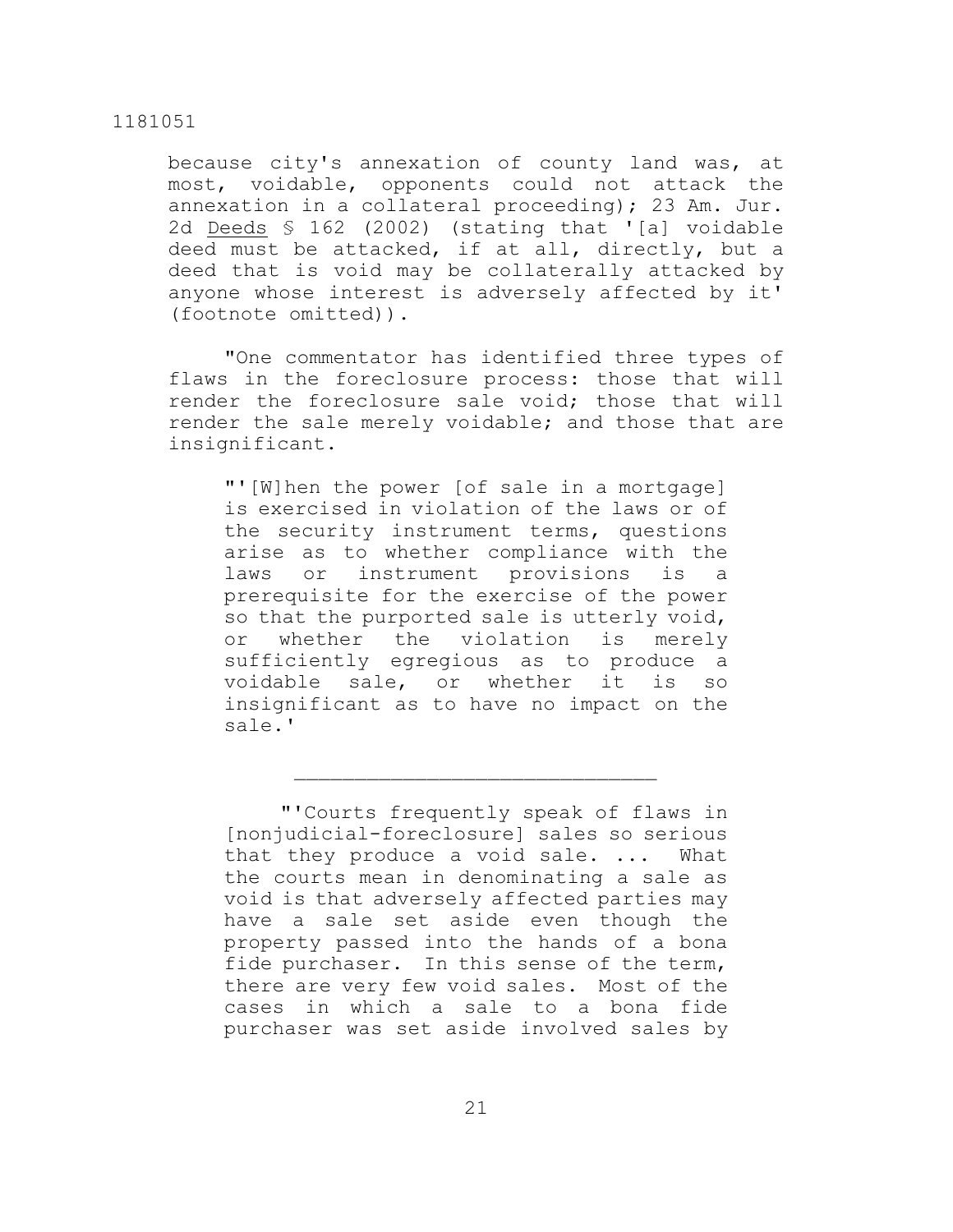trustees or mortgagees who lacked the power to sell.'

"12 Thompson on Real Property SS 101.04(c)(2) and 101.04(c)(2)(i) at 401-02 (Thomas ed. 1994) (footnotes omitted).

"'Where a defect is not so egregious as to make the sale utterly void but not so inconsequential as to be overlooked, the sale will be voidable; that is, it can be set aside at the request of an injured party so long as the legal title has not moved to a bona fide purchaser. This follows from the traditional common law rule that a subsequent bona fide purchaser of a legal title takes free of hidden equities. The right of an injured party to set aside a deed because of flaws that produce only a voidable title is an equitable right cut off by transfer to a bona fide purchaser.'

"Id.,  $\frac{1}{2}$  101.04(c)(2)(ii) at 403.

"In Alabama, the following circumstances may render a foreclosure sale void: (1) when the foreclosing entity does not have the legal right to exercise the power of sale, as, for example, when that entity is neither the assignee of the mortgage, Sturdivant v. BAC Home Loans Servicing, LP, 159 So. 3d 16 (Ala. Civ. App. 2011), [reversed on other grounds, Ex parte BAC Home Loans Servicing, LP, 159 So. 3d 31 (Ala. 2013)], nor the holder of the promissory note, Perry v. Federal Nat'l Mortg. Ass'n, 100 So. 3d 1090 (Ala. Civ. App. 2012), at the time it commences the foreclosure proceedings; (2) when 'the debt secured by the mortgage was fully paid prior to foreclosure, 'Lee v. Gaines, 244 Ala. 664, 666, 15 So. 2d 330, 331 (1943); (3) when the foreclosing entity failed to give notice of the time and place of the foreclosure sale, Sanders v. Askew,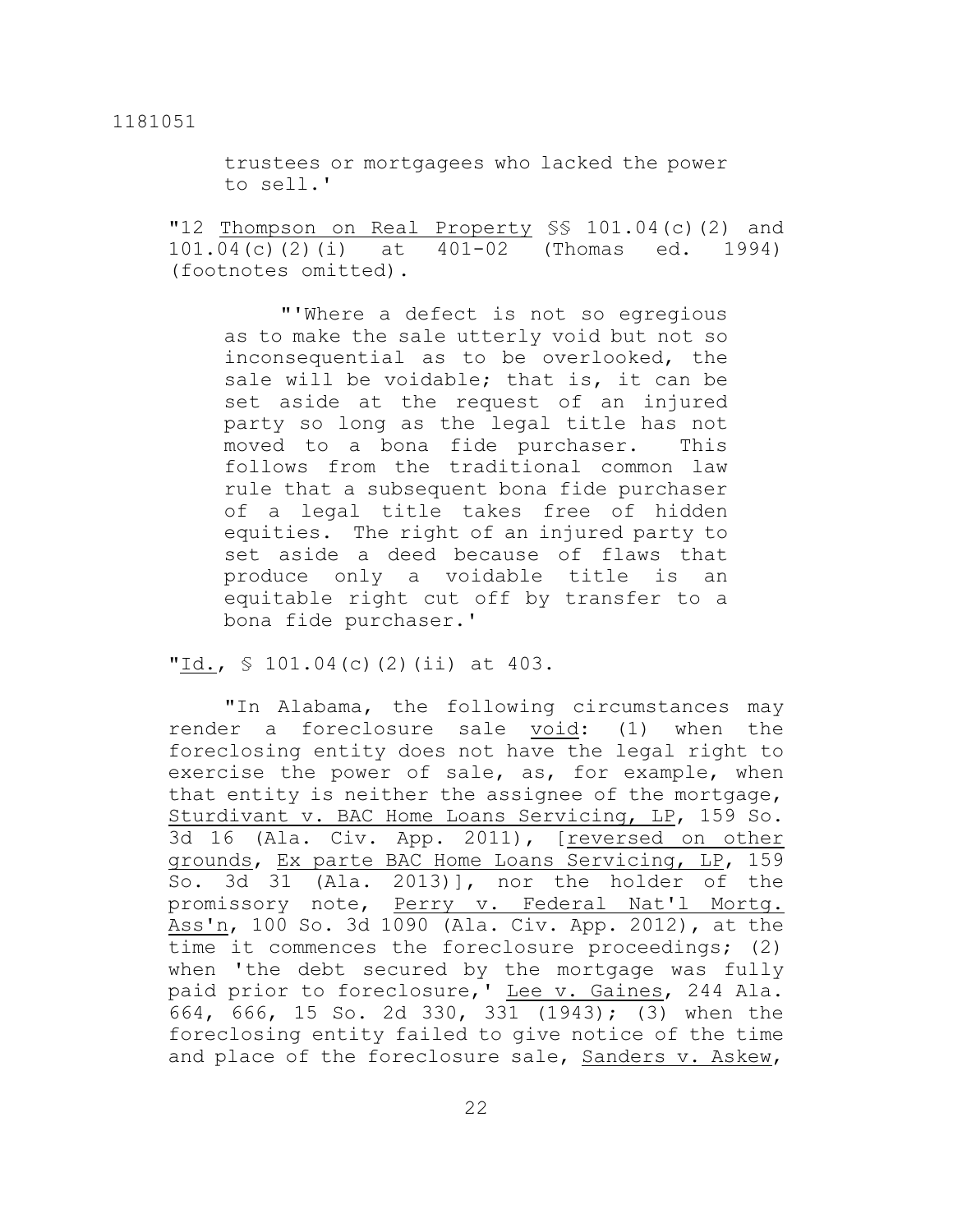79 Ala. 433 (1885), but see Kelley Realty Co. v. McDavid, 211 Ala. 575, 577, 100 So. 872, 873-74 (1924) (stating that 'a distinction must be made between cases where there is no sort of compliance with the requirement of advertisement or other notice of the sale, and cases where there is actually given some notice of the nature required, sufficient to give public information of the pendency and date of the sale, though it be ever so defective or incomplete,' and that '[i]n the latter class of cases the foreclosure sale will not be void, but voidable only to the election of the mortgagor, properly and seasonably asserted'); and (4) when the purchase price paid is '"so inadequate as to shock the conscience, it may itself raise a presumption of fraud, trickery, unfairness, or culpable mismanagement, and therefore be sufficient ground for setting the sale aside,"' Hayden v. Smith, 216 Ala. 428, 430, 113 So. 293, 295 (1927)."

# Campbell v. Bank of America, N.A., 141 So. 3d 492, 494–96

(Ala. Civ. App. 2012).

Drawing the analogy, I conclude that the defect here was, at worst, "'not so egregious as to make the sale utterly void.'" Id. at 495 (quoting 12 Thompson on Real Property § 101.04(c)(2)(ii) at 403). In this case, the only statutory defect was holding the sale in the courtroom instead of in front of the door of the courthouse. That defect is nowhere close to being as egregious as the substantial errors cited directly above in Campbell that would render a foreclosure sale void. And, as discussed earlier, the defect here does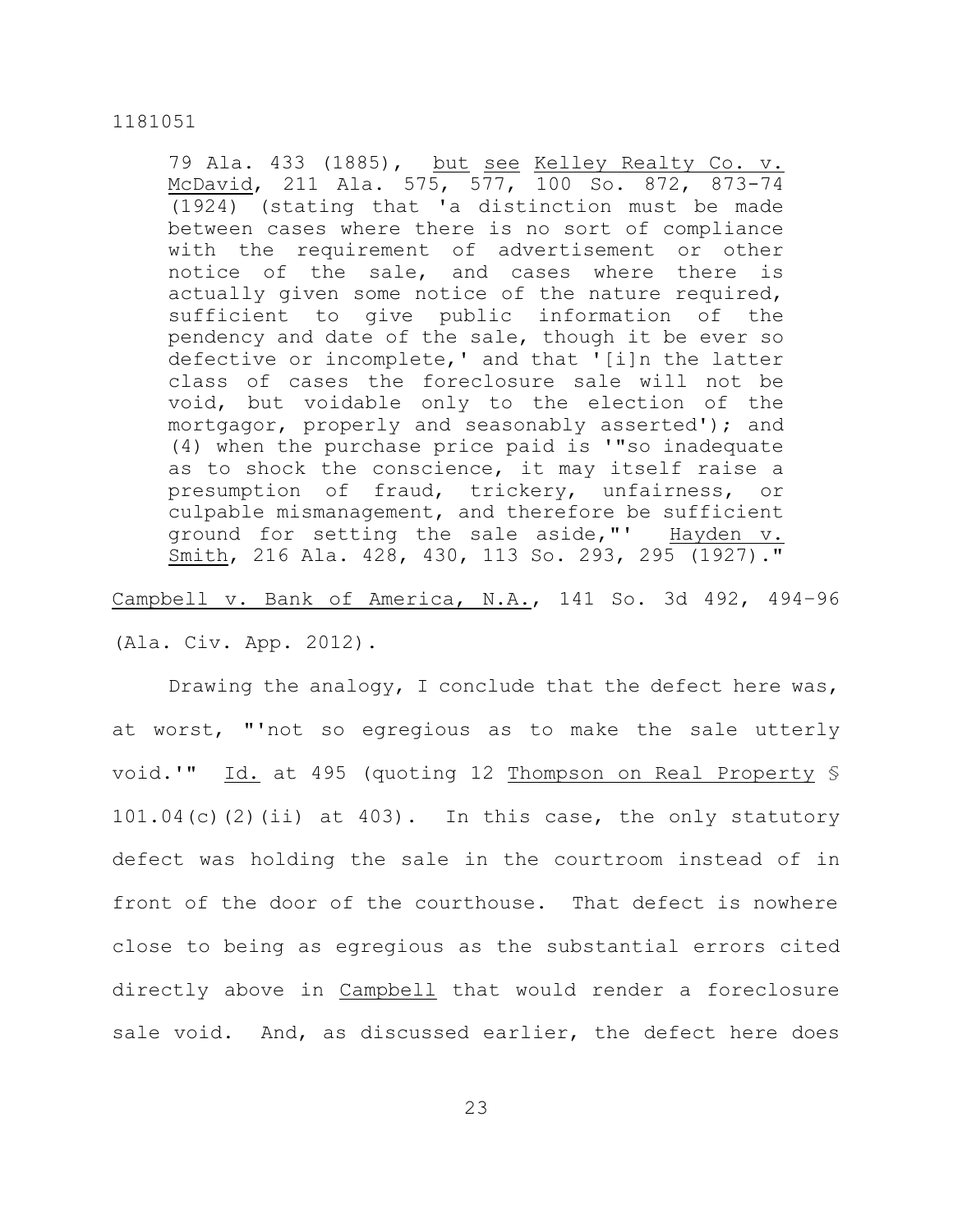not rise to the level of the substantial errors in cases in which this Court has declared a tax sale void. Those substantial, more fundamental errors include failure to give notice to the property's owner (Gallion and Almon, supra), the absence of the tax collector's report to the probate court stating the inability to collect the assessed taxes (Landrum, supra), both the absence of proper notice and the tax collector's report (Messer, supra), and conducting a tax sale after the taxes had actually been paid (Laney, supra). In this case, the tax sale was merely held in a courtroom inside the courthouse instead of in front of the door of the courthouse. Further, as the main opinion notes, Mark does not claim that he was prejudiced by the location of the tax sale, and I can find no evidence in the record showing that he was prejudiced, further indicating that the error here was not egregious. That error is not the type of error that should result in the drastic remedy of rendering a tax sale void; at most, the tax sale is voidable.

By declaring the tax sale void based only on the fact that it was improperly held in a courtroom, the main opinion has subjected all other similarly situated tax sales to collateral attack, thus opening a legal Pandora's box. It is